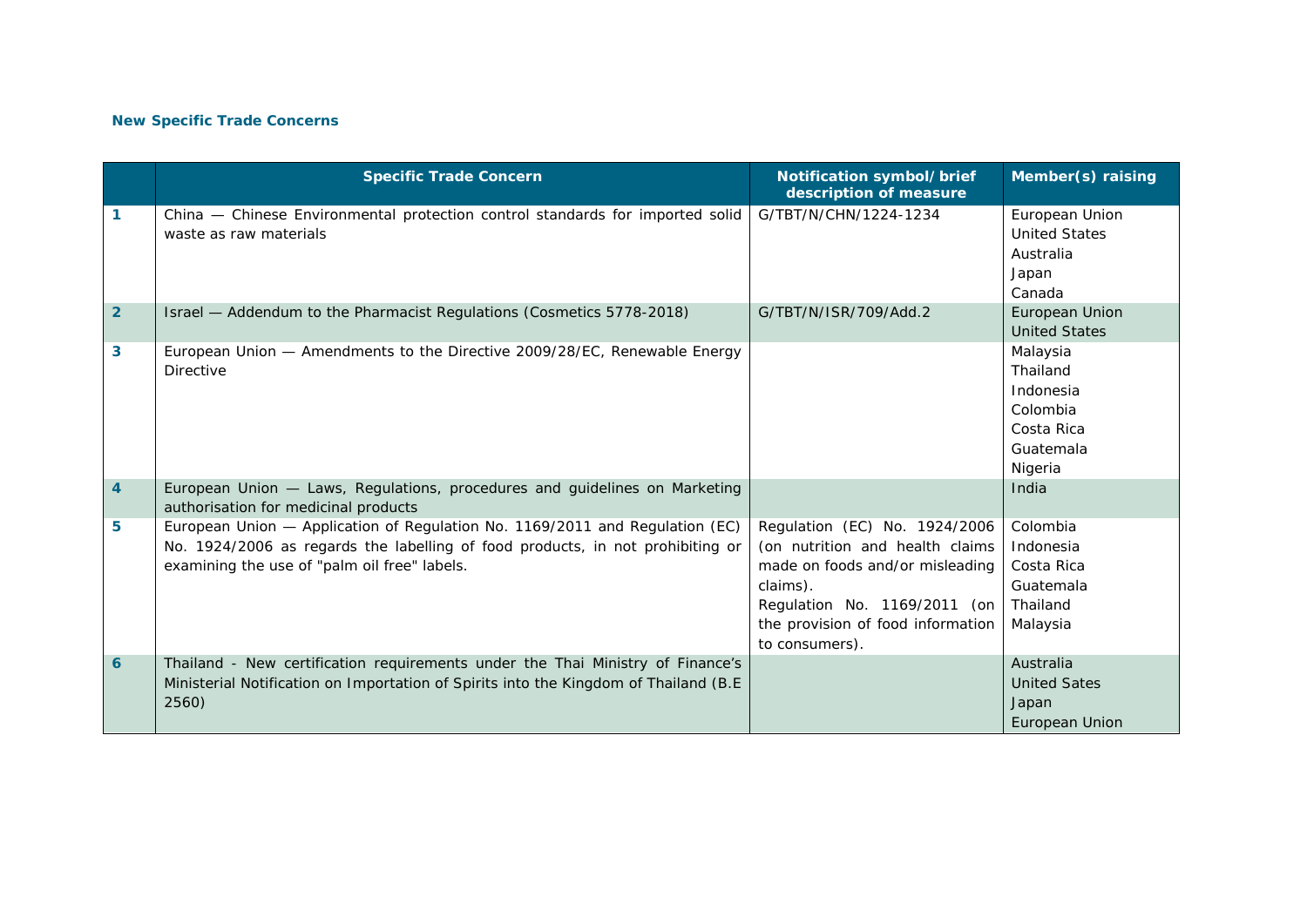## **Previously raised Specific Trade Concerns**

|    | <b>Specific Trade Concern</b>                                                                                                                                                                                                                                                                                                                                                                                                                                                   | Notification symbol/brief<br>description of measure                                                                  | Member(s)<br>raising                                         | <b>IMS ID</b>  |
|----|---------------------------------------------------------------------------------------------------------------------------------------------------------------------------------------------------------------------------------------------------------------------------------------------------------------------------------------------------------------------------------------------------------------------------------------------------------------------------------|----------------------------------------------------------------------------------------------------------------------|--------------------------------------------------------------|----------------|
| 7  | India - Pneumatic tyres and tubes for automotive vehicles                                                                                                                                                                                                                                                                                                                                                                                                                       | G/TBT/N/IND/20<br>G/TBT/N/IND/40                                                                                     | European Union<br>Republic of<br>Korea                       | 133            |
| 8  | China - Provisions for the Administration of Cosmetics Application Acceptance                                                                                                                                                                                                                                                                                                                                                                                                   | G/TBT/N/CHN/821                                                                                                      | Japan<br>European Union                                      | 296            |
| 9  | Telecommunications<br>related<br>India<br><b>New</b><br>Rules<br>(Department<br>0f<br>Telecommunications, No. 842-725/2005-VAS/Vol.III (3 December 2009); No. 10-<br>$2010$ :<br>15/2009-AS-III/193<br>(18)<br>March<br>10-15/2009-<br>and<br>Nos.<br>AS.III/Vol.II/(Pt.)/(25-29) (28 July 2010); Department of Telecommunications,<br>No. 10-15/2009-AS.III/Vol.II/(Pt.)/(30) (28 July 2010) and accompanying<br>template, "Security and Business Continuity Agreement")       |                                                                                                                      | European Union<br>Japan<br><b>United States</b><br>Canada    | 274            |
| 10 | China - Requirements for information security products, including, inter alia, the<br>Office of State Commercial Cryptography Administration (OSCCA) 1999 Regulation<br>on commercial encryption products and its on-going revision and the Multi-Level<br>Protection Scheme (MLPS);<br>China - Banking IT Equipment Security Regulation;<br>China — Insurance<br>Regulatory Commission<br>(CIRC)<br>Information<br>and<br>Communication Technology Regulation G/TBT/N/CHN/1172 | G/TBT/N/CHN/1172                                                                                                     | European Union<br><b>United States</b><br>Japan<br>Australia | 294<br>457 489 |
| 11 | Russian Federation - Draft Technical Regulation on Alcohol Drinks Safety<br>(published on 24 October 2011)                                                                                                                                                                                                                                                                                                                                                                      | G/TBT/N/RUS/2                                                                                                        | Ukraine<br>European Union<br>Guatemala                       | 332            |
| 12 | Republic of Korea - Regulation on Registration and Evaluation of Chemical<br>Material                                                                                                                                                                                                                                                                                                                                                                                           | G/TBT/N/KOR/305<br>G/TBT/N/KOR/305/Add.1<br>G/TBT/N/KOR/478<br>G/TBT/N/KOR/547<br>G/TBT/N/KOR/592<br>G/TBT/N/KOR/700 | <b>United States</b>                                         | 305            |
| 13 | Indonesia - Technical Guidelines for the Implementation of the Adoption and<br>Supervision of Indonesian National Standards for Obligatory Toy Safety                                                                                                                                                                                                                                                                                                                           | G/TBT/N/IDN/64<br>G/TBT/N/IDN/64/Add.1<br>and<br>Add.2                                                               | European Union<br><b>United States</b><br>Japan              | 328            |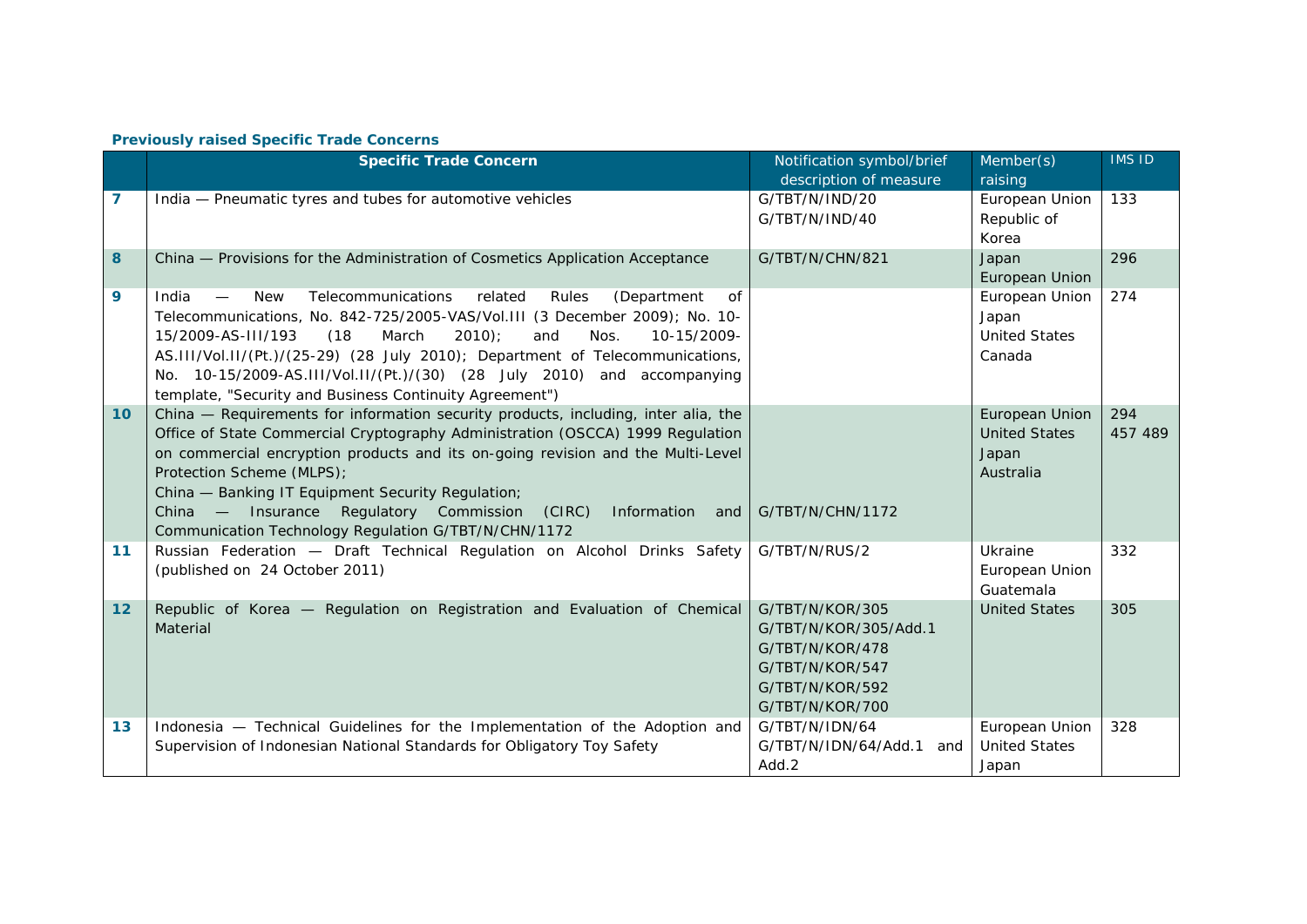| 14 | European Union - Draft Implementing Regulations amending Regulation (EC) No.<br>607/2009 laying down detailed rules for the application of Council Regulation (EC)<br>No 479/2008 as regards protected designations of origin and geographical<br>indications, traditional terms, labelling and presentation of certain wine sector<br>products |                                                                                                                      | Argentina<br><b>United States</b><br><b>Brazil</b>                                                                                  | 345 |
|----|-------------------------------------------------------------------------------------------------------------------------------------------------------------------------------------------------------------------------------------------------------------------------------------------------------------------------------------------------|----------------------------------------------------------------------------------------------------------------------|-------------------------------------------------------------------------------------------------------------------------------------|-----|
| 15 | India - Electronics and Information Technology Goods (Requirements for<br>Compulsory Registration) Order, 2012                                                                                                                                                                                                                                  | G/TBT/N/IND/44<br>G/TBT/N/IND/44/Add.1 to 5<br>G/TBT/N/IND/47<br>G/TBT/N/IND/47/Add.1 to 3                           | European Union<br>Republic of<br>Korea<br><b>United States</b><br>Russia<br>Canada                                                  | 367 |
| 16 | European Union - Revised Proposal for the Categorization of Compounds as<br>Endocrine Disruptors of 19 February 2013 by DG Environment                                                                                                                                                                                                          | G/TBT/N/EU/383<br>G/TBT/N/EU/384<br>G/SPS/N/EU/166                                                                   | <b>United States</b><br>Canada<br>Panama<br>Argentina<br>Australia<br><b>Brazil</b><br>Thailand<br>Uruguay<br>Colombia<br>Guatemala | 393 |
| 17 | Russian Federation - Safety of products for children and adolescents                                                                                                                                                                                                                                                                            | G/TBT/N/RUS/29                                                                                                       | European Union                                                                                                                      | 418 |
| 18 | Thailand - Draft Notification of the Alcoholic Beverages Control, Re: Rules,<br>Procedure and condition for Labels of Alcoholic Beverages, issued under B.E.                                                                                                                                                                                    | G/TBT/N/THA/437<br>G/TBT/N/THA/437/Add.1                                                                             | European Union<br><b>United States</b><br>New Zealand<br>Guatemala<br>Australia<br>Japan                                            | 427 |
| 19 | China - Regulations for the Supervision and Administration of Medical Devices<br>(Order No. 650 of the State Council)                                                                                                                                                                                                                           | G/TBT/N/CHN/1022<br>G/TBT/N/CHN/1023<br>G/TBT/N/CHN/1024<br>G/TBT/N/CHN/1025<br>G/TBT/N/CHN/1026<br>G/TBT/N/CHN/1029 | Republic of<br>Korea<br>European Union                                                                                              | 428 |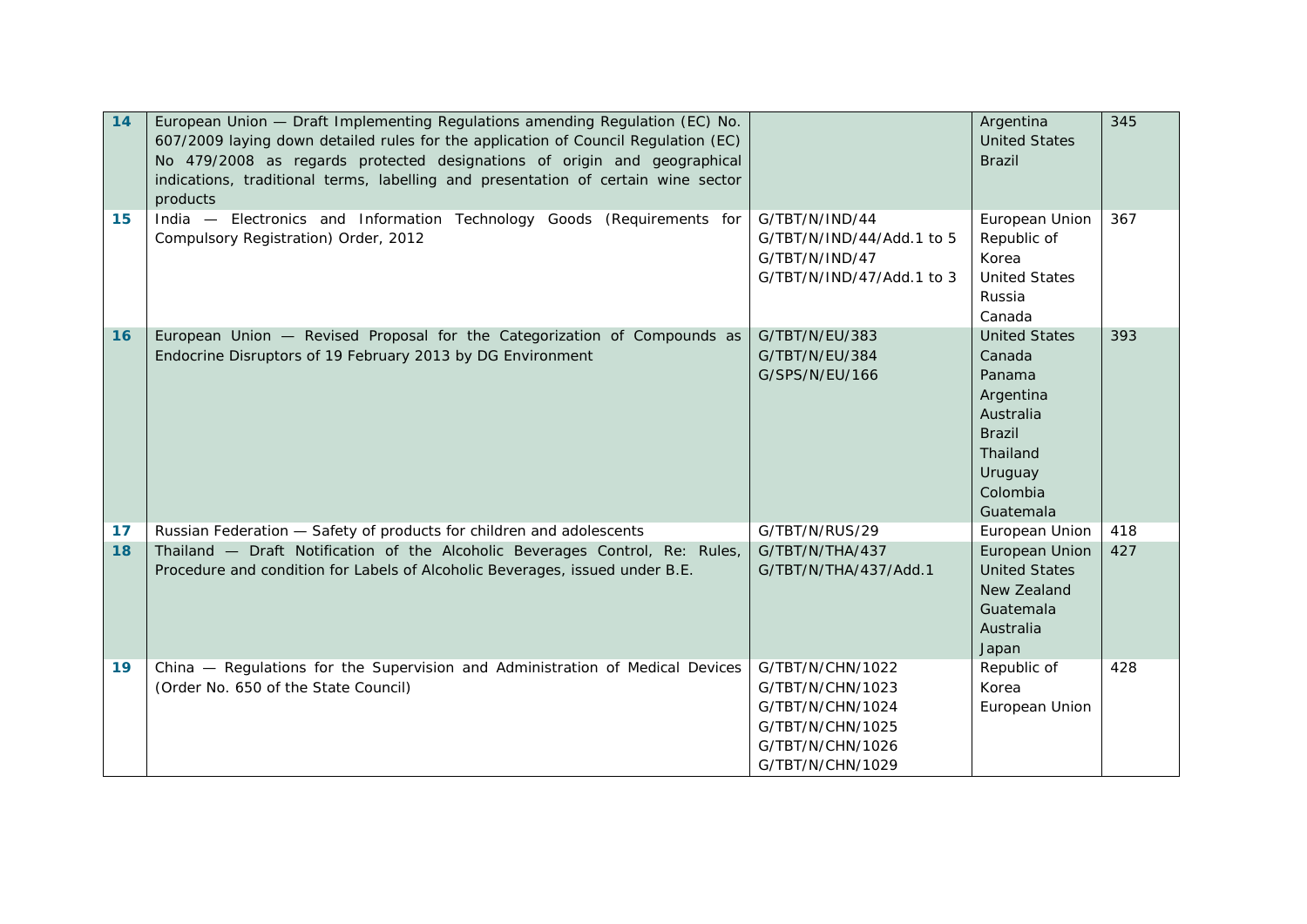| 20 | Kingdom of Saudi Arabia, Kingdom of Bahrain, State of Kuwait, Oman, Qatar,<br>United Arab Emirates, Yemen - The Cooperation Council for the Arab States of<br>the Gulf Draft Technical Regulation for "Requirements of Handling Energy Drinks" | G/TBT/N/SAU/669<br>G/TBT/N/ARE/262<br>G/TBT/N/QAT/389<br>G/TBT/N/SAU/910<br>G/TBT/N/SAU/912 | European Union<br>Switzerland                                        | 442 |
|----|------------------------------------------------------------------------------------------------------------------------------------------------------------------------------------------------------------------------------------------------|---------------------------------------------------------------------------------------------|----------------------------------------------------------------------|-----|
| 21 | European Union - Common Criteria for Information Technology Security<br>Evaluation (Common Criteria) certification in the EU                                                                                                                   |                                                                                             | China                                                                | 448 |
| 22 | China - Administrative Measures on Cosmetic Labelling (AMCL)                                                                                                                                                                                   | G/TBT/N/CHN/1064                                                                            | Japan<br>New Zealand<br>European Union                               | 456 |
| 23 | China - Registration Fees for Drugs and Medical Device Products                                                                                                                                                                                |                                                                                             | Republic of<br>Korea<br>Australia                                    | 466 |
| 24 | Brazil - Draft Ordinance Act N° 374, 27 November 2014 (Portaria SDA/MAPA<br>374/2014) Establishes quality requirements for wine and derivatives of grape and<br>wine                                                                           | G/TBT/N/BRA/613<br>G/TBT/N/BRA/613/Rev.1                                                    | European Union                                                       | 470 |
| 25 | Brazil - Toy Certification; Ordinance No. 89, No. 310 and draft administrative rule<br>No. 321                                                                                                                                                 | G/TBT/N/BRA/612<br>G/TBT/N/BRA/612/Add.1                                                    | European Union<br>Canada                                             | 478 |
| 26 | China - Interim Measures for Quality Management of Commercial Coal                                                                                                                                                                             |                                                                                             | Australia                                                            | 477 |
| 27 | India - The Stainless Steel Products (Quality Control) Order, 2015                                                                                                                                                                             | G/TBT/N/IND/50                                                                              | European Union                                                       | 486 |
| 28 | India - Draft Food Safety and Standards (Alcoholic Beverages Standards)<br>Regulations, 2015                                                                                                                                                   | G/TBT/N/IND/51                                                                              | European Union<br>Japan                                              | 494 |
| 29 | Indonesia - Halal Product Assurance Law No. 33 of 2014                                                                                                                                                                                         |                                                                                             | <b>United States</b><br>European Union<br>Australia<br><b>Brazil</b> | 502 |
| 30 | China - Formula Registration Regulation for Infant and Follow-up Formula                                                                                                                                                                       | G/TBT/N/CHN/1165                                                                            | European Union<br><b>United States</b><br>Japan                      | 493 |
| 31 | Russian Federation - Rules of cement certification                                                                                                                                                                                             | G/TBT/N/RUS/48<br>G/TBT/N/RUS/49                                                            | Ukraine<br>European Union<br>Mexico                                  | 497 |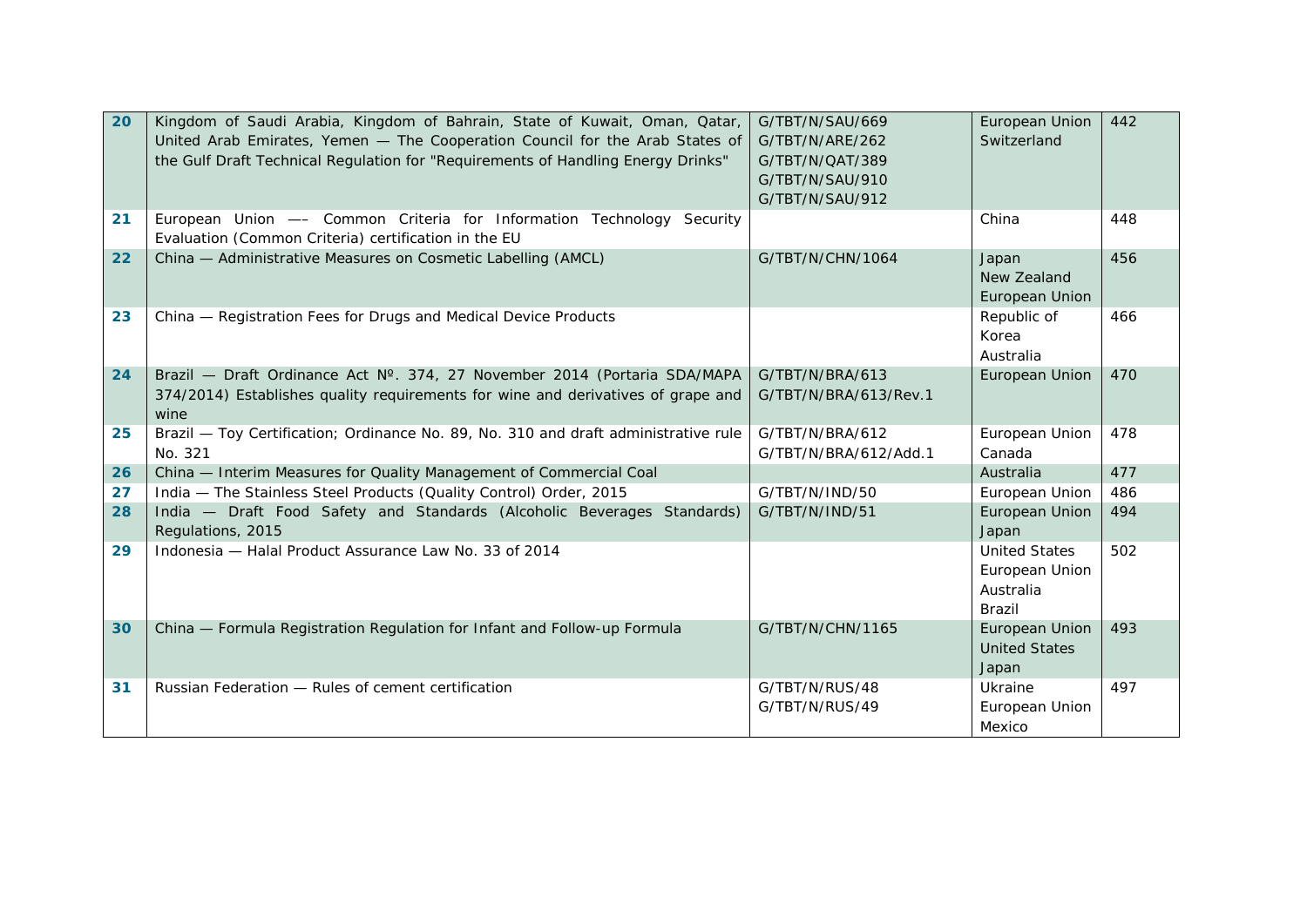| 32 | Egypt - Manufacturer Registration System (Decree No. 43/2016 and Decree No.<br>992/2015)                                                                                                                                                                                                                                        | G/TBT/N/EGY/114<br>G/TBT/N/EGY/115                                                                                         | European Union<br><b>United States</b><br>Switzerland<br>Canada | 505 |
|----|---------------------------------------------------------------------------------------------------------------------------------------------------------------------------------------------------------------------------------------------------------------------------------------------------------------------------------|----------------------------------------------------------------------------------------------------------------------------|-----------------------------------------------------------------|-----|
| 33 | Kenya, Uganda, Tanzania, Rwanda, Burundi - East African Community (EAC)<br>alcoholic beverage standards                                                                                                                                                                                                                         | G/TBT/N/KEN/472-477<br>G/TBT/N/KEN/479<br>G/TBT/N/KEN/482<br>G/TBT/N/KEN/483<br>G/TBT/N/UGA/434-435<br>G/TBT/N/UGA/437-441 | European Union<br><b>United States</b>                          | 510 |
| 34 | European Union - Quality Schemes for Agricultural Products and Foodstuffs                                                                                                                                                                                                                                                       | G/TBT/EU/139<br>G/TBT/EU/139/Add.1                                                                                         | <b>United States</b><br>Uruguay                                 | 512 |
| 35 | The Separate Customs Territory of Taiwan, Penghu, Kinmen and Matsu - Draft of<br>the Organic Agriculture Act                                                                                                                                                                                                                    | G/TBT/N/TPKM/225<br>G/TBT/N/TPKM/225/Add.1<br>and Add.2                                                                    | European Union                                                  | 511 |
| 36 | China - National Standards on Limits of Volatile Organic Compounds for Furniture                                                                                                                                                                                                                                                | G/TBT/N/CHN/1094-1096                                                                                                      | European Union                                                  | 509 |
| 37 | Korea - Amendment of the Notifications on Warning Messages on Smoking and<br>Drinking                                                                                                                                                                                                                                           | G/TBT/N/KOR/664                                                                                                            | European Union<br>Japan<br>New Zealand<br>Australia<br>Chile    | 518 |
| 38 | Kazakhstan, Russian Federation - The amendments No. 2 to the Technical<br>Regulation of the Customs Union on Safety of Toys (TĐ IÑ 008/2011)                                                                                                                                                                                    | G/TBT/N/KAZ/7<br>G/TBT/N/RUS/73                                                                                            | Ukraine<br>European Union<br><b>United States</b><br>Canada     | 514 |
| 39 | Russian Federation -- Medical devices                                                                                                                                                                                                                                                                                           | G/TBT/N/RUS/51-53<br>G/TBT/N/RUS/55                                                                                        | European Union<br>Ukraine                                       | 520 |
| 40 | Russian Federation, Kazakhstan - Pharmaceutical products - Resolution 1314 of<br>the Government of the Russian Federation on determining compliance of medicinal<br>products' manufacturers with the requirements of Good Manufacturing Practice<br>(non-notified); draft decisions of the Board of the Eurasian Economic Union | G/TBT/N/RUS/54<br>G/TBT/N/RUS/58<br>G/TBT/N/RUS/63                                                                         | European Union                                                  | 521 |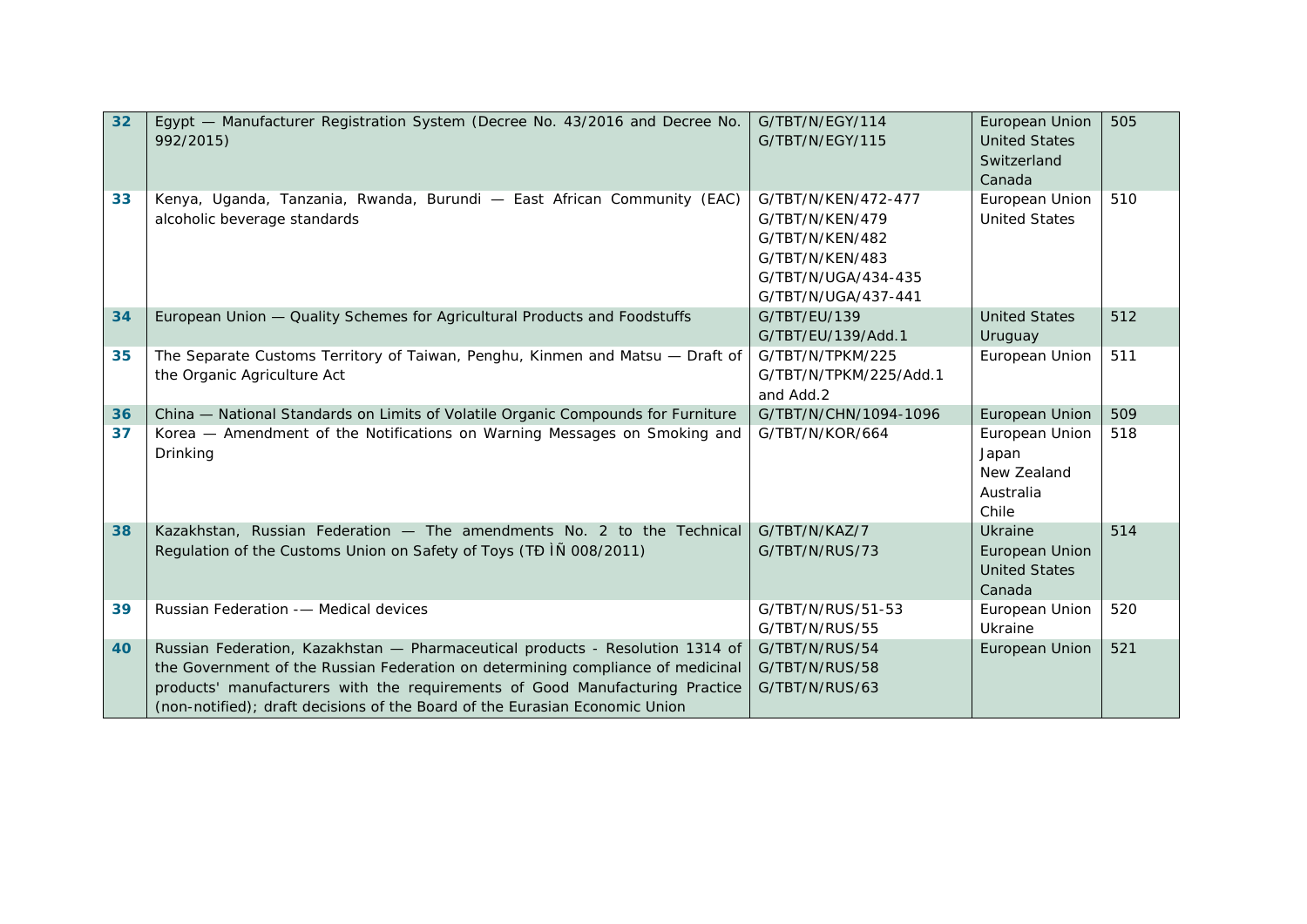| 41 | Ireland - Public Health (Alcohol) Bill 2015                                    |                  | Mexico                  | $\overline{516}$ |
|----|--------------------------------------------------------------------------------|------------------|-------------------------|------------------|
|    |                                                                                |                  | Argentina               |                  |
|    |                                                                                |                  | <b>United States</b>    |                  |
|    |                                                                                |                  | Chile                   |                  |
|    |                                                                                |                  | New Zealand             |                  |
|    |                                                                                |                  | Guatemala               |                  |
| 42 | China - Cybersecurity Law                                                      |                  | <b>United States</b>    | 526              |
|    |                                                                                |                  | Japan                   |                  |
|    |                                                                                |                  | European Union          |                  |
|    |                                                                                |                  | Republic of             |                  |
|    |                                                                                |                  | Korea                   |                  |
|    |                                                                                |                  | Chinese Taipei          |                  |
|    |                                                                                |                  | Australia               |                  |
| 43 | China - Tentative Administrative Rules on Enterprises Average Fuel Consumption | G/TBT/N/CHN/1187 | Japan                   | 527              |
|    | and New Energy Vehicle Credits                                                 | G/TBT/N/CHN/1188 | <b>United States</b>    |                  |
|    |                                                                                |                  | European Union          |                  |
| 44 | European Union - Radio Equipment Directive                                     |                  | China                   | 525              |
| 45 | European Union - Organic production and labelling - Maté (erva-mate)           |                  | Brazil                  | 524              |
| 46 | China - Cyberspace Administration of China - Draft implementing measures for   |                  | Republic of             | 533              |
|    | the Cybersecurity Review of Network Products and Services                      |                  | Korea                   |                  |
|    |                                                                                |                  | <b>United States</b>    |                  |
|    |                                                                                |                  | Japan                   |                  |
| 47 | China - Draft revised Encryption Law of the People's Republic of China by the  |                  | European Union          | 534              |
|    | Office of State Commercial Cryptography Administration (OSCCA)                 |                  | Japan<br>European Union |                  |
|    |                                                                                |                  | <b>United States</b>    |                  |
|    |                                                                                |                  | Republic of             |                  |
|    |                                                                                |                  | Korea                   |                  |
| 48 | European Union — Regulation (EC) No 1107/2009 - non-renewal of approval of the |                  | <b>Brazil</b>           | 535              |
|    | active substance picoxystrobin                                                 |                  | Canada                  |                  |
| 49 | European Union - Titanium dioxide: Regulation (EC) No 1272/2008 (CLP           |                  | <b>United States</b>    | 539              |
|    | Regulation), Annex VI, Part                                                    |                  |                         |                  |